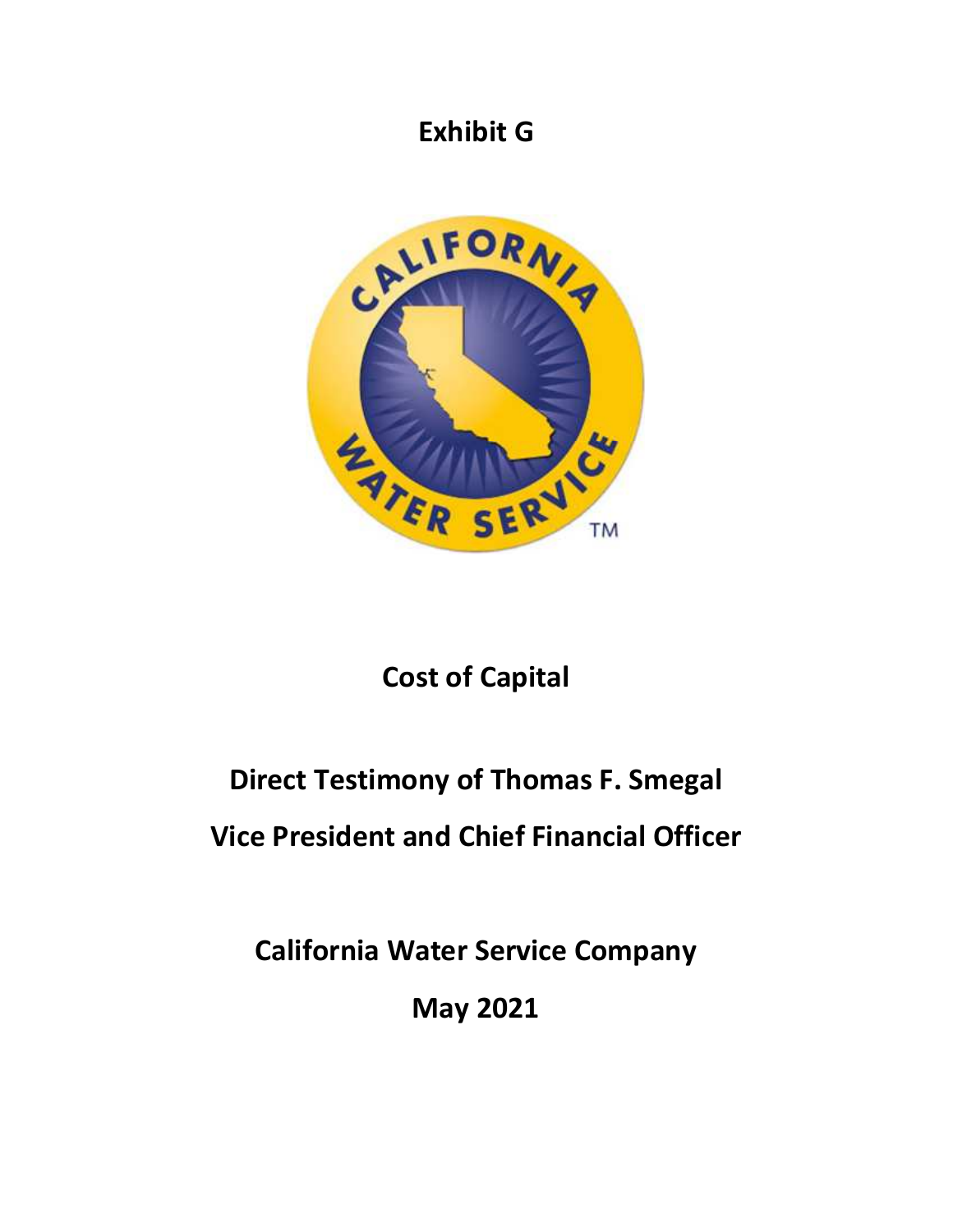## **Table of Contents**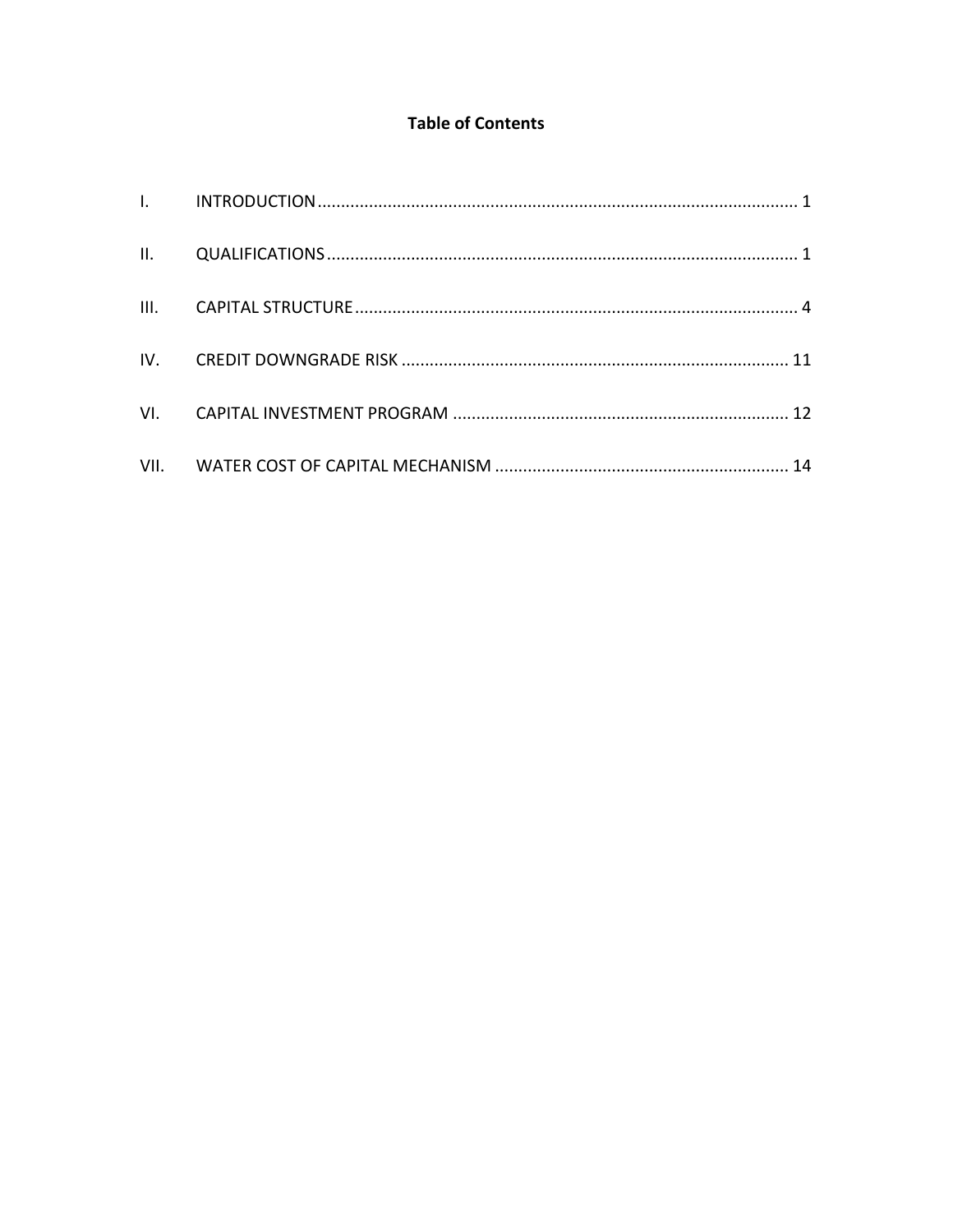#### <span id="page-2-0"></span>1 **I. INTRODUCTION**

#### 2 **Q. What is the purpose of your testimony in this proceeding?**

<span id="page-2-1"></span>3 A. I am testifying in support of California Water Service Company's ("Cal Water") 4 requested capital structure and projected average cost of debt, integral parts of the 5 overall cost of capital. I am also testifying about certain factors that I believe the 6 Commission should consider as additional risks in determining the cost of equity 7 applicable to Cal Water in this proceeding. I am not seeking additional return 8 adjustments for these additional risks at this time, but point them out to fully inform 9 the Commission of the operating, financial, and regulatory risks facing Cal Water. 10 11 **II. QUALIFICATIONS**  12 **Q. What are your qualifications for this testimony?**  13 A. I am Vice President and Chief Financial Officer of Cal Water. In that role, I have 14 responsibility for debt and equity financing, maintaining and monitoring operating 15 budgets, Securities and Exchange Commission financial reporting, and investor 16 relations. I was appointed to the position in October 2012. Since my appointment, it 17 has been my responsibility to monitor and manage the company's capital structure. In 18 2013, as part of these responsibilities, I led a secondary stock offering for the California 19 Water Service Group ("CWSG"). Starting in 2019, I have led an "at the market" ("ATM") 20 stock sale program for CWSG. In 2015, 2019, and 2021 I led private placement debt 21 offerings for California Water Service Company ("Cal Water"). I lead CWSG's cash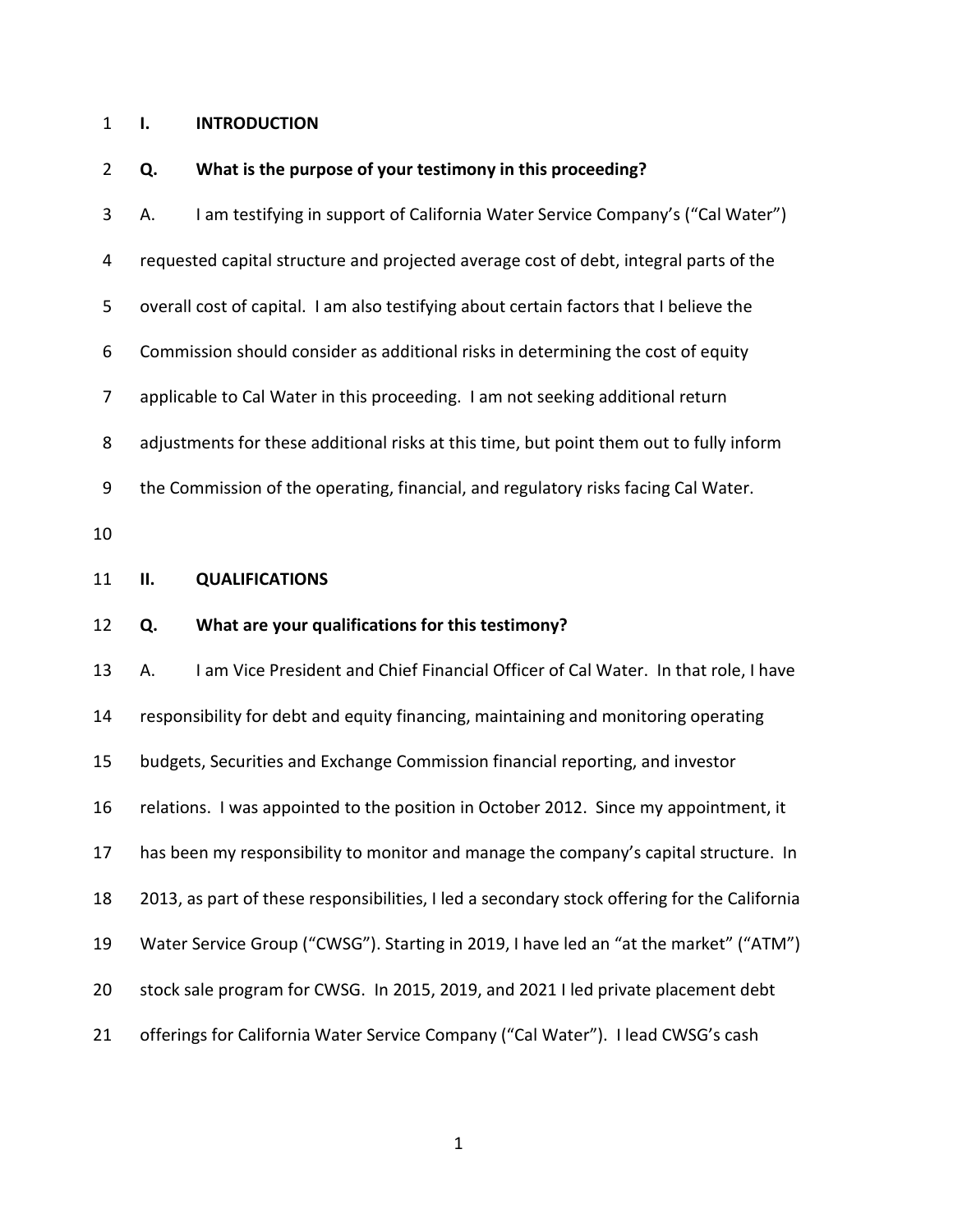|  |  |  |  |  | management and financing strategies and am therefore the most appropriate person at |
|--|--|--|--|--|-------------------------------------------------------------------------------------|
|--|--|--|--|--|-------------------------------------------------------------------------------------|

2 the company to testify on these subjects.

3

# 4 **Q. What is your educational background?**  5 A. I received a Bachelor of Science degree in Civil Engineering and a Bachelor of 6 Arts Degree in History from Stanford University in 1990. I completed two years of 7 graduate study focusing on water resources management at the University of California 8 at Berkeley's Energy and Resources Group. 9 10 **Q. Do you hold any professional certifications?**  11 A. I am a licensed Civil Engineer in the State of California. 12 13 **Q. Please summarize your business experience.**  14 A. After graduating from Stanford University in 1990, I worked for the California 15 Public Utilities Commission ("Commission") until 1997. During that time I worked for 16 the Water Division and the Commission Advisory and Compliance Division, mainly 17 processing rate case requests for small Class B, C, and D water utilities. Since joining 18 Cal Water's Rates Department in May 1997 as a regulatory analyst, I was promoted to 19 Manager of Rates in 2001, was later promoted to Vice President of Regulatory Matters 20 in 2008, and was promoted to Chief Financial Officer in 2013. I have testified on 21 numerous occasions before the Commission.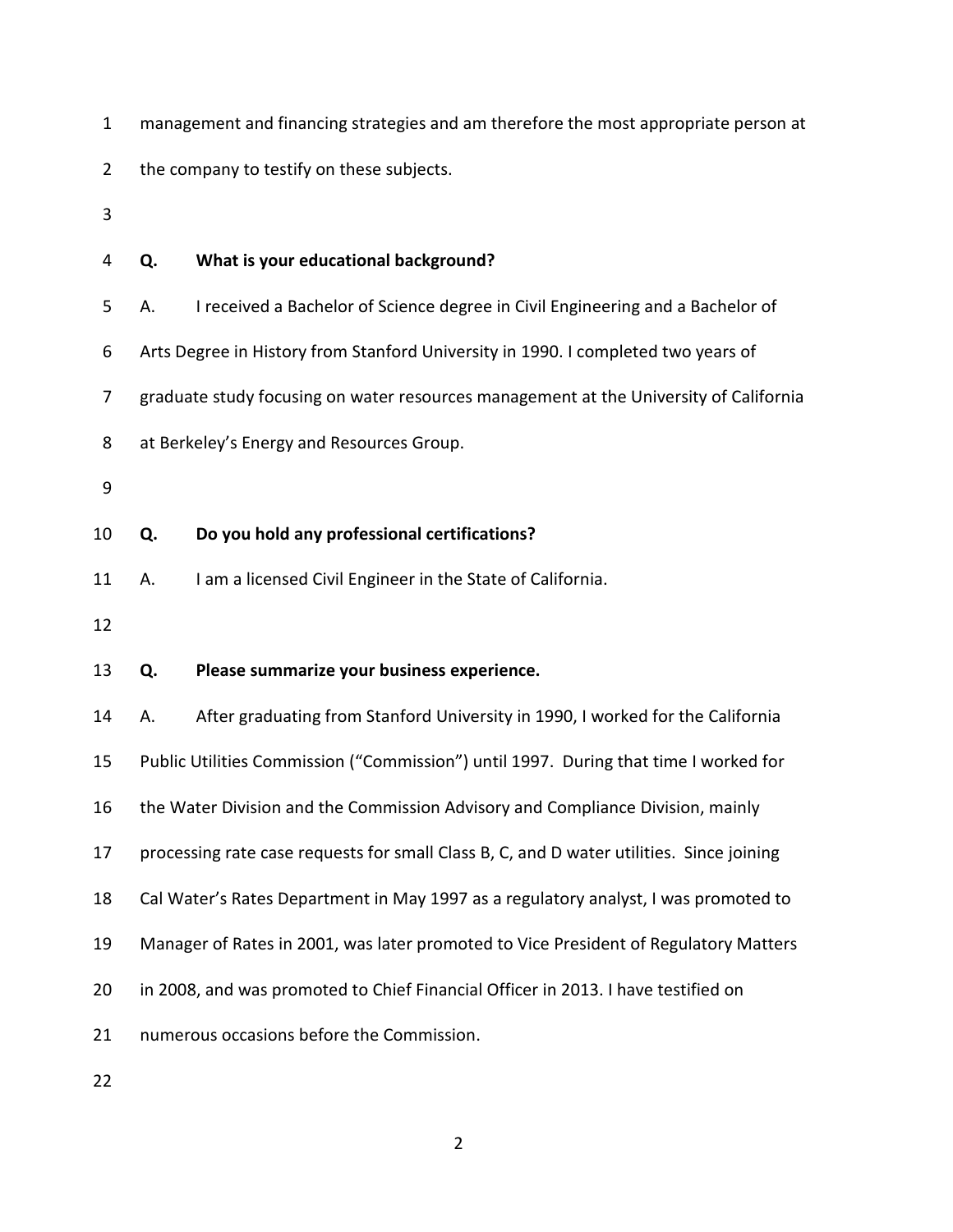## 1 **Q. Can you summarize Cal Water's request in this proceeding?**

| $\overline{2}$ | Cal Water is seeking a return on common equity of 10.35%, with a cost of debt<br>А.     |  |
|----------------|-----------------------------------------------------------------------------------------|--|
| 3              | of 4.23%, a 53.4% equity capital structure, and an overall weighted return of 7.50%. As |  |
| $\overline{4}$ | described by Akarsh Sheilendranath, Cal Water's financial modeling witness, the         |  |
| 5              | recommended return on equity is necessary to maintain adequate access to capital.       |  |
| 6              | Mr. Sheilendranath's Return on Equity calculations are based in part on Cal Water's     |  |
| 7              | proposed capital structure. I describe below the need to maintain a capital structure   |  |
| 8              | similar to that last adopted by the Commission. I also describe Cal Water's proposed    |  |
| 9              | regulatory treatment of the Water Cost of Capital Adjustment Mechanism ("WCCM").        |  |
| 10             | The treatment of any revenue requirement increase which might be incurred as a result   |  |
| 11             | of Cal Water's request is described in the Application. According to Cal Water's        |  |
| 12             | calculations, the requested rate of return on capital necessary to ensure continued     |  |
| 13             | availability of capital would increase revenue requirements in Cal Water's Class A      |  |
| 14             | ratemaking districts by between 0.3% and 0.9%. <sup>1</sup>                             |  |
| 15             |                                                                                         |  |
| 16             | Are you sponsoring any informational exhibits in this testimony?<br>Q.                  |  |
| 17             | Yes, I am responsible for Cal Water's financial statements and other data which<br>А.   |  |
| 18             | are included as a separate Exhibit A, and Exhibit J in compliance with either the       |  |

<sup>&</sup>lt;sup>1</sup> Cal Water also has a Class D ratemaking district, Grand Oaks (near Cal Water's Antelope Valley systems). Cal Water does not propose to modify rates for Grand Oaks customers in this proceeding.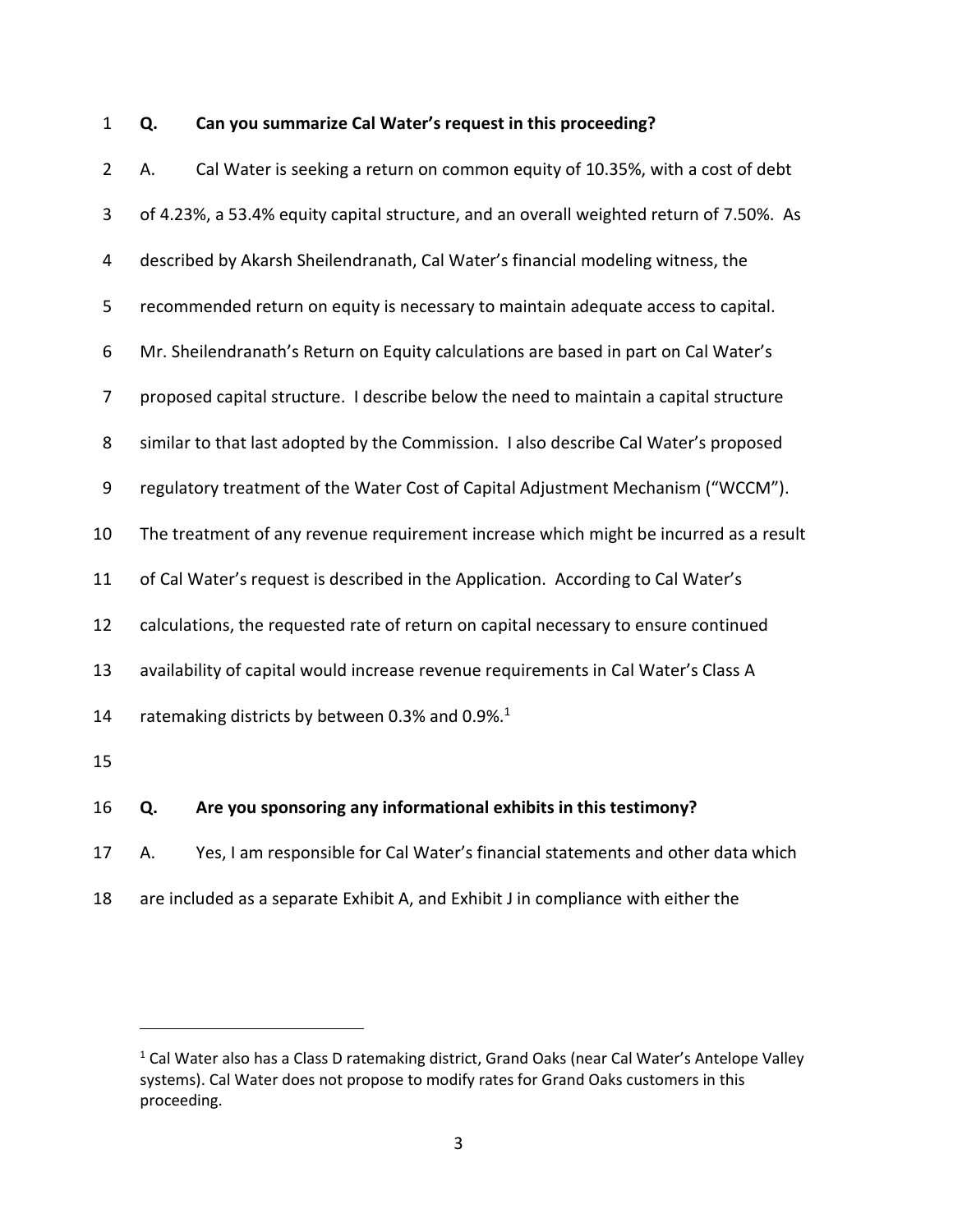|              | Commission's rules of practice and procedure or the minimum data requirements |
|--------------|-------------------------------------------------------------------------------|
| $\mathbf{2}$ | established in Decision ("D.") 07-05-062.                                     |

3

#### <span id="page-5-0"></span>4 **III. CAPITAL STRUCTURE**

#### 5 **Q. What capital structure is Cal Water requesting?**

6 A. Cal Water is requesting an authorized return on Common Equity of 10.35% for

7 the period from January 1, 2022 through December 31, 2024 covered in these

8 proceedings. Cal Water is providing workpapers and testimony to support this request.

9 Cal Water projects on average maintaining its capital structure of 53.4% equity and

10 46.6% debt, which is the previously Commission-approved capital structure for

11 ratemaking purposes. $2$ 

12

#### 13 **Q. Please explain why Cal Water is proposing to adopt this capital structure.**

14 A. An authorized capital structure of 53.4% equity and 46.6% debt has allowed the 15 Company to maintain an A+ (stable) corporate rating from Standard & Poor's ("S&P"). 16 Achieving and maintaining this rating from S&P allows the Company access to lower

- 17 cost debt, with the benefits of this lower cost of debt flowing to customers. If the
- 18 Commission were to require Cal Water to increase the proportion of its' future
- 19 financing maintained as debt, this may therefore have the unintended consequence of
- 20 increasing the cost of that debt. A company's leverage is a key criterion within the

<sup>2</sup> D.18-03-035 at 2.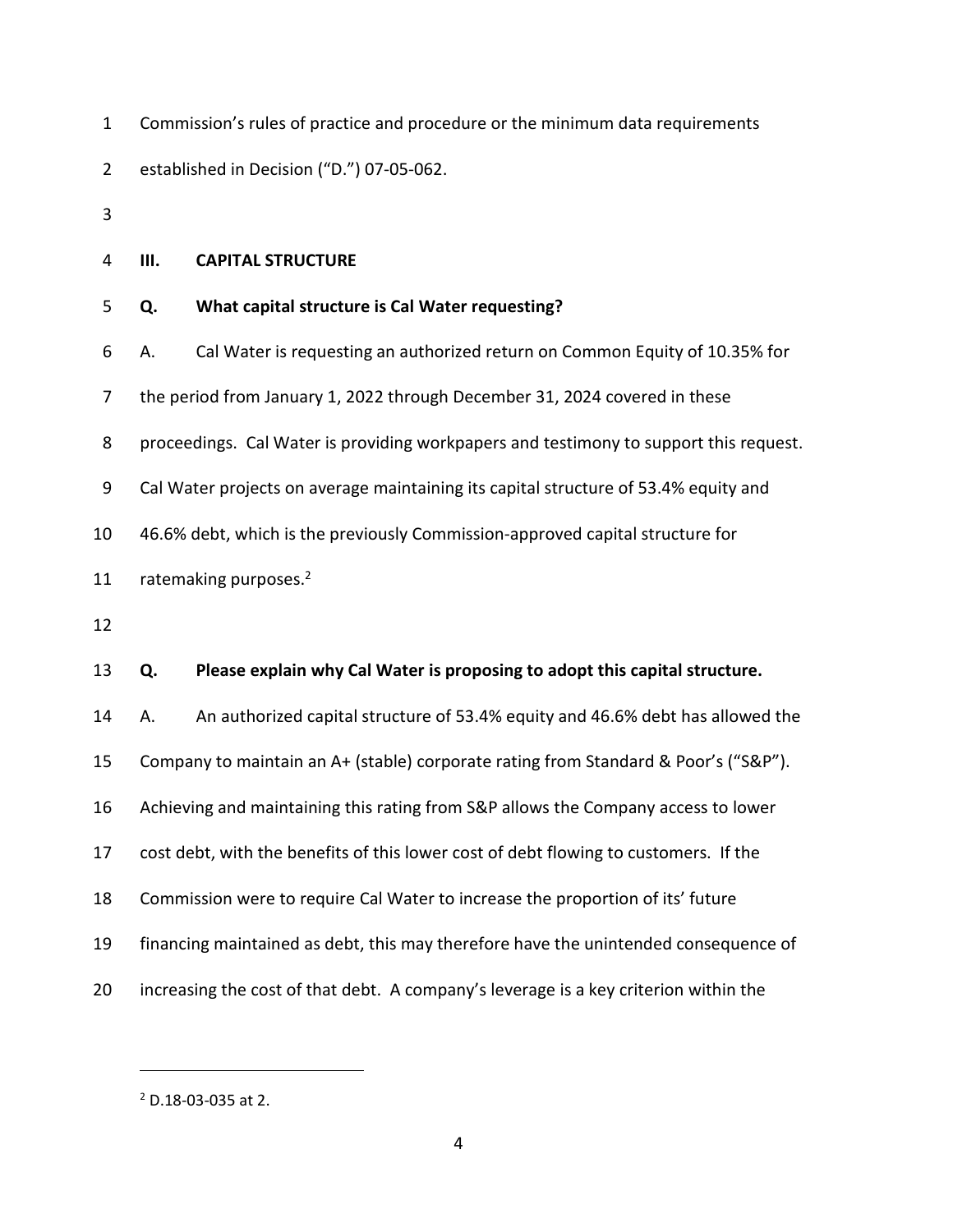| $\mathbf{1}$   |    | credit rating process of S&P, and as such, higher percentages of debt financing (i.e.      |
|----------------|----|--------------------------------------------------------------------------------------------|
| $\overline{2}$ |    | greater leverage) would be expected to negatively impact a firm's rating.                  |
| 3              |    |                                                                                            |
| 4              | Q. | Given that your workpapers and exhibits show variations from time to time in               |
| 5              |    | the company's capital structure, why would the market and S&P react to changes             |
| 6              |    | adopted by the Commission?                                                                 |
| 7              | А. | What matters is the stated policy of the Commission and the Company. Cal                   |
| 8              |    | Water is clear in its disclosures and investor presentations that its long-term goal is to |
| 9              |    | target the capital structure set by the Commission. Investors and S&P analysts             |
| 10             |    | understand that financing with debt and equity cannot be proportional to the capital       |
| 11             |    | structure at every point in time.                                                          |
| 12             |    |                                                                                            |
| 13             | Q. | What is the company's forecasted capital structure for the effective period of             |
| 14             |    | this cost of capital review?                                                               |
| 15             | А. | Cal Water is forecasting the average capital structure for each year and for the           |
| 16             |    | 3-year period in Table 1 below:                                                            |

## 17 **Table 1**

|                   | 2022  | 2023  | 2024  | Average |
|-------------------|-------|-------|-------|---------|
| Common<br>Equity  | 49.9% | 53.9% | 56.2% | 53.4%   |
| Long-Term<br>Debt | 50.1% | 46.1% | 43.8% | 46.6%   |

18

19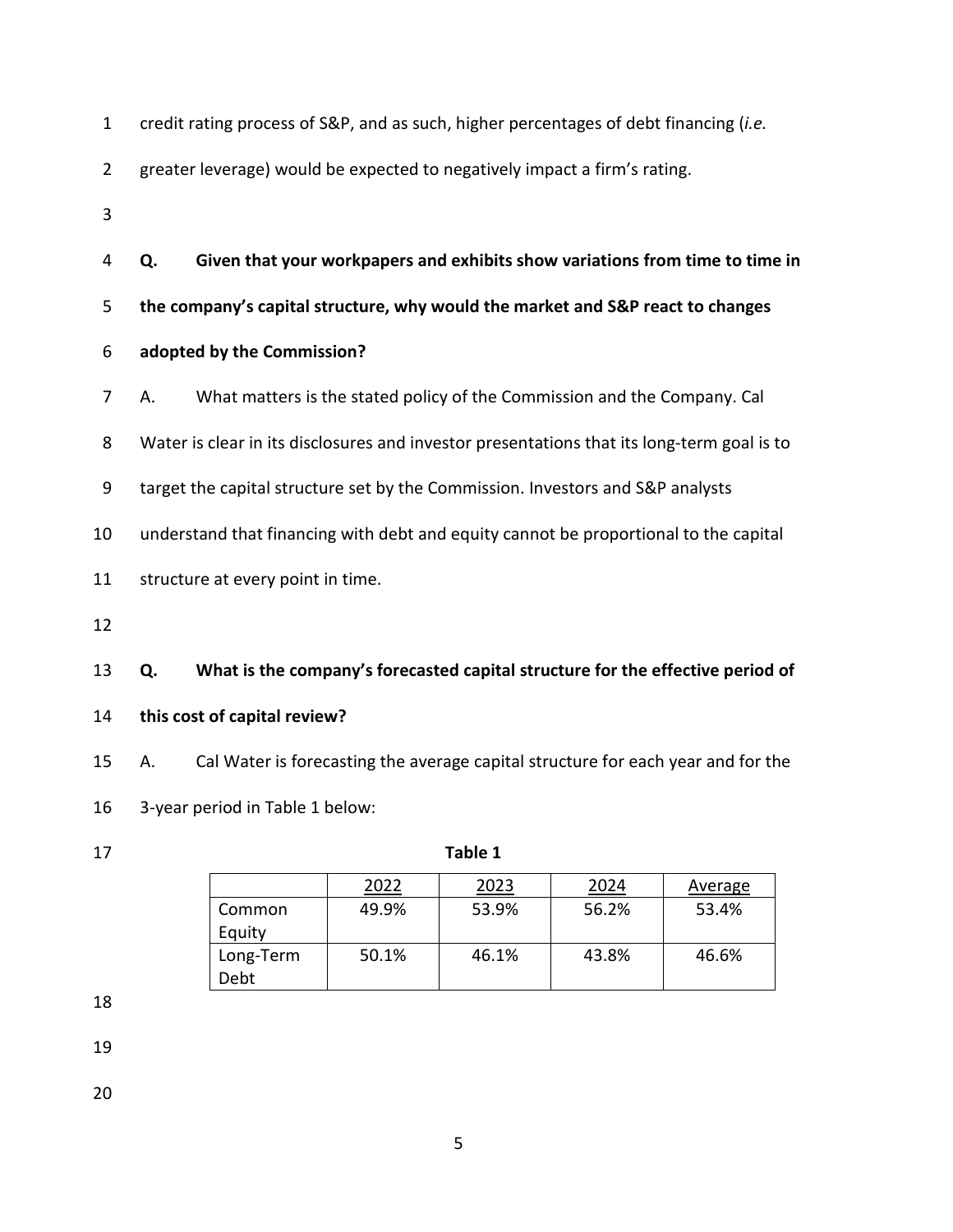#### 1 **Q. What assumptions underlie those projections?**

2 A. To make these projections, I made several key assumptions. First, Cal Water 3 plans to finance its outside capital needs in 2022-2024 through a continuation and 4 renewal of CWSG's ATM equity program. This program has been effective to infuse 5 equity capital over time at relatively low transaction costs. Embedded within this 6 assumption is that 100% of the new equity issued under this program will be assigned 7 to Cal Water. As noted further below in my testimony, Cal Water anticipates funding of 8 its \$280 million long-term debt private placement on May 11, 2021. I do not anticipate 9 additional long-term debt issuances until after 2024. 10 The second major assumption is on capital investment for the period. Here, I 11 have assumed \$300 million per year for annual capital investment, consistent with past 12 rate case authorizations. Cal Water will be filing its 2021 General Rate Case ("GRC") in 13 July and will request capital improvements of a different amount for the period. Should 14 the Commission adopt a higher amount, we would need additional outside financing 15 which is likely to be balanced to the adopted capital structure. If the Commission 16 adopts lower annual capital in Cal Water's 2021 GRC, Cal Water would likely restrict its 17 ATM program to balance, resulting in slightly lower equity percentages. 18 The final assumption is that Cal Water's parent will continue its current dividend 19 policies, requiring dividends from Cal Water on a quarterly basis. All other retained 20 earnings and depreciation expense would flow back to the capital program.

21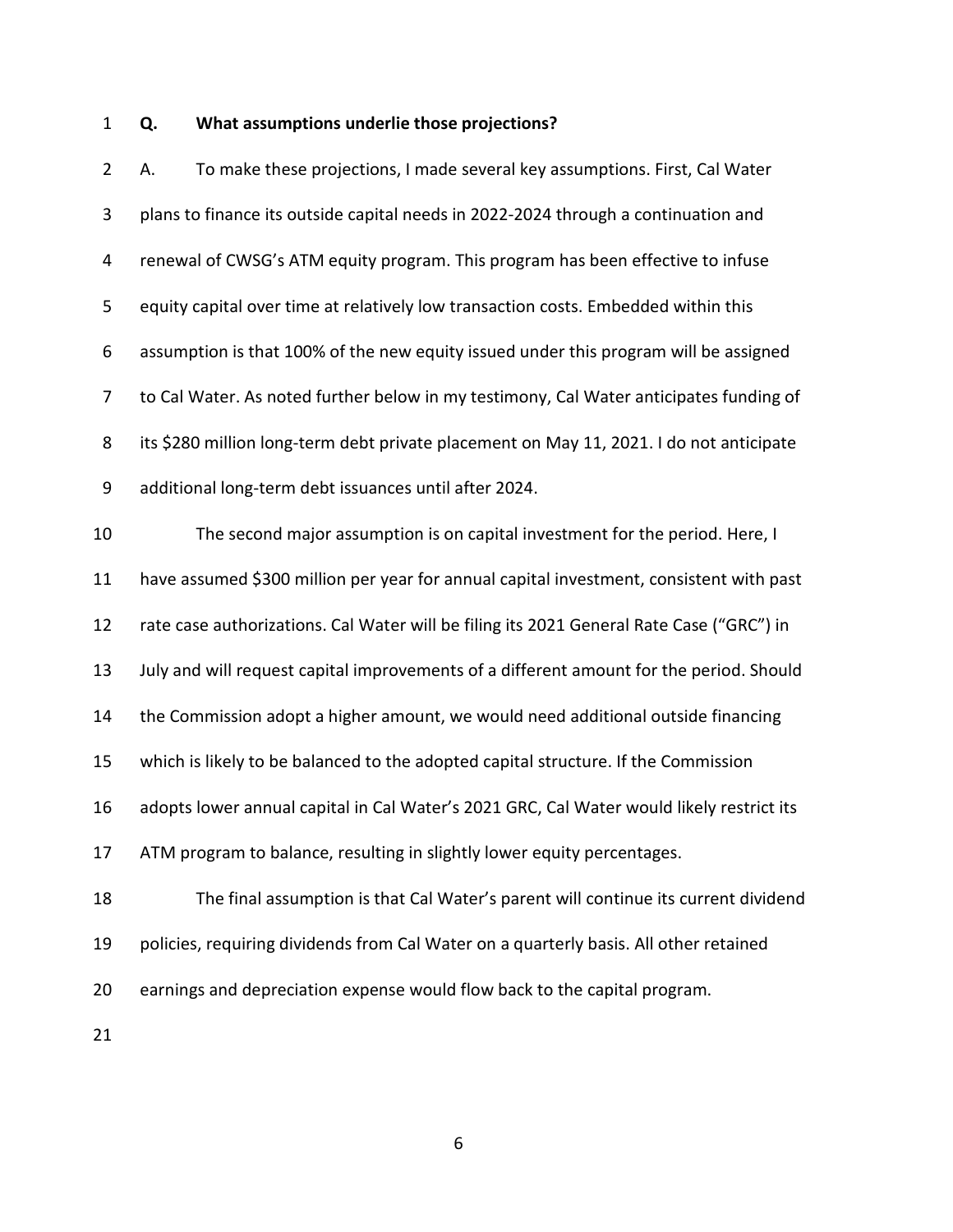1 **Q. How would changing the capital structure to a higher debt ratio impact the**  2 **Company?** 

3 A. As a greater percentage of a company's capital structure is comprised of debt, 4 the firm's equity investors, as residual claimants, are burdened with greater financial 5 risk. As stated by Akarsh Sheilandranath, "The cost of equity and the capital structure 6 are entwined in that the use of debt increases the financial risk of the company and 7 therefore increases the cost of equity. The more debt, the higher is the cost of equity 8 for a given level of business risk. $^{73}$ 

9 Stockholders, or equity investors, face a risk in their investment, from a firm's 10 operations. This business risk comes from uncertainty in projections of future 11 operating income. Financial risk comes from using debt to fund operations. The use of 12 debt for financial leverage adds a financial risk layer to the business risk that equity 13 investors already face. The business risk inherent in projections of future income is not 14 reduced by leveraging more financial risk. Rather, the business risk is increased for the 15 equity investor through the amplification effects of leverage. Using more debt 16 increases a firm's financial risk and magnifies the inherent business risks to the equity 17 holder. The compounded effect of a higher debt ratio results in an even higher level of 18 risk for equity investors. The higher compounded business and financial risk requires 19 higher return on equity that is commensurate to the risk in order to attract investors. 20

<sup>&</sup>lt;sup>3</sup> Exhibit F, Direct Testimony of Akarsh Sheilendranath, page 10, lines 11-13.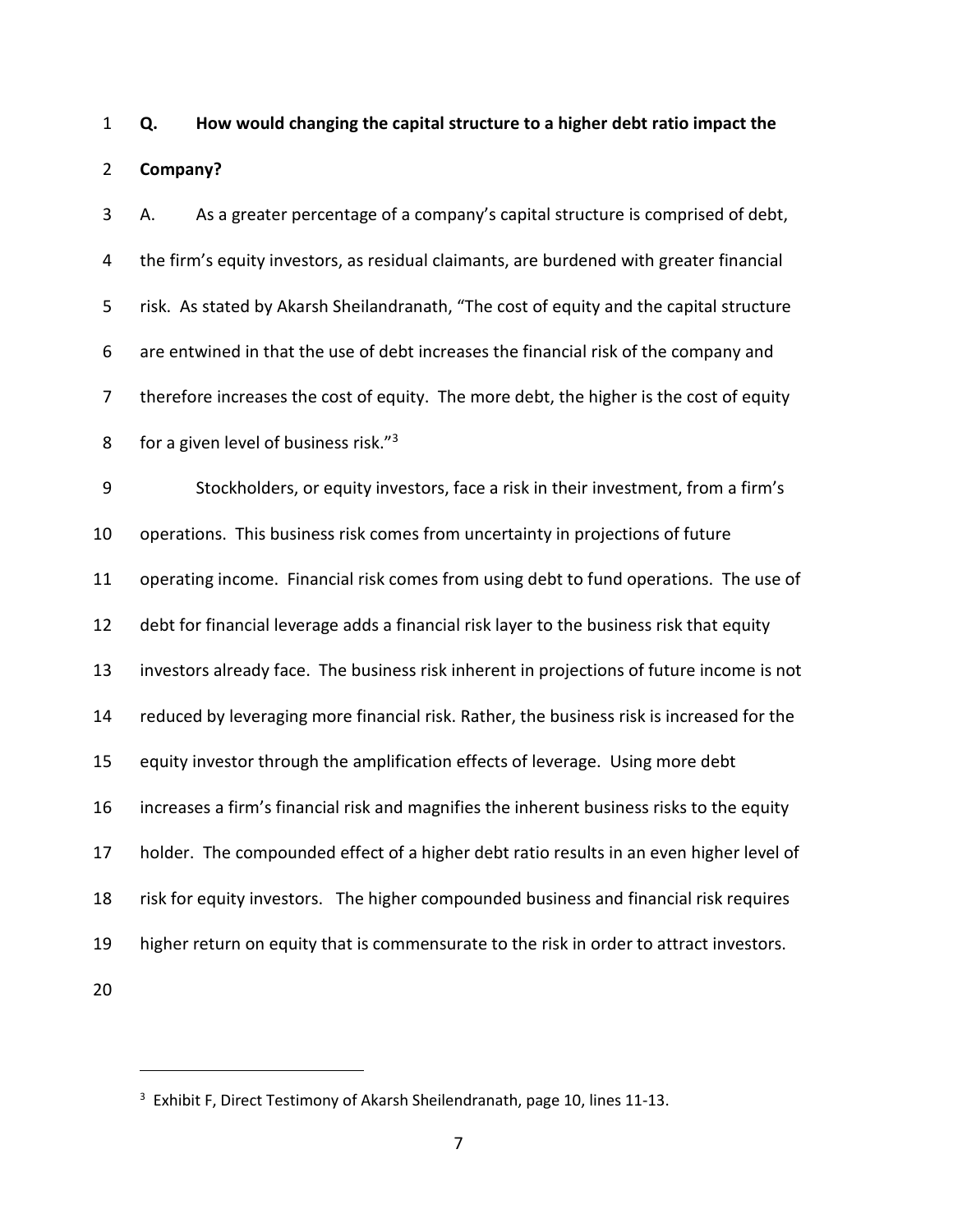## 1 **Q. What have been the recorded capital ratios during the last three years and**

## 2 **what has been the effect in terms of Cal Water's ability to finance debt?**

3 A. From 2018 through 2020, the Company had a capital structure as follows:

| л | Table 2 |
|---|---------|
|---|---------|

|                             |         | 71 Y  |  |
|-----------------------------|---------|-------|--|
| Secured Long-Term Debt*     | 54.5%   | 52.8% |  |
| Other Long-Term Debt        | በ Ջ%    | በ 7%  |  |
| <b>Total Long-Term Debt</b> | 553%    | 53.5% |  |
|                             |         |       |  |
| Common Equity               | 14 7% . |       |  |

\* Calculated as First Mortgage Bonds less Unamortized Debt Premium

and Expense

| 5  | While the company has tried to maintain its capital structure at the                     |
|----|------------------------------------------------------------------------------------------|
| 6  | Commission-adopted ratios, there are unavoidable variances resulting from the timing     |
| 7  | and size of financing activities and the amount of retained earnings on an annual basis. |
| 8  | Larger offerings of debt or equity allow the company to reduce costs for customers       |
| 9  | through the realization of economies of scale in transactional costs (fees paid to       |
| 10 | investment banking firms and outside counsel). Cal Water's most recent debt offerings    |
| 11 | have been \$280 million in 2021, \$400 million in 2019, and \$150 million in 2015. All   |
| 12 | three transactions utilized the lower-fee private placement process. The company has     |
| 13 | further reduced transaction costs by employing an ATM stock sale program, which is       |
| 14 | generally less expensive than a bullet offering. Thus Cal Water (for debt) and CWSG      |
| 15 | (for equity) continue to use lines of credit and other cash management to allow for      |
| 16 | greater competition among investors. As long as they are considered by the               |
| 17 | investment community as transitory events with the expectation that Cal Water is         |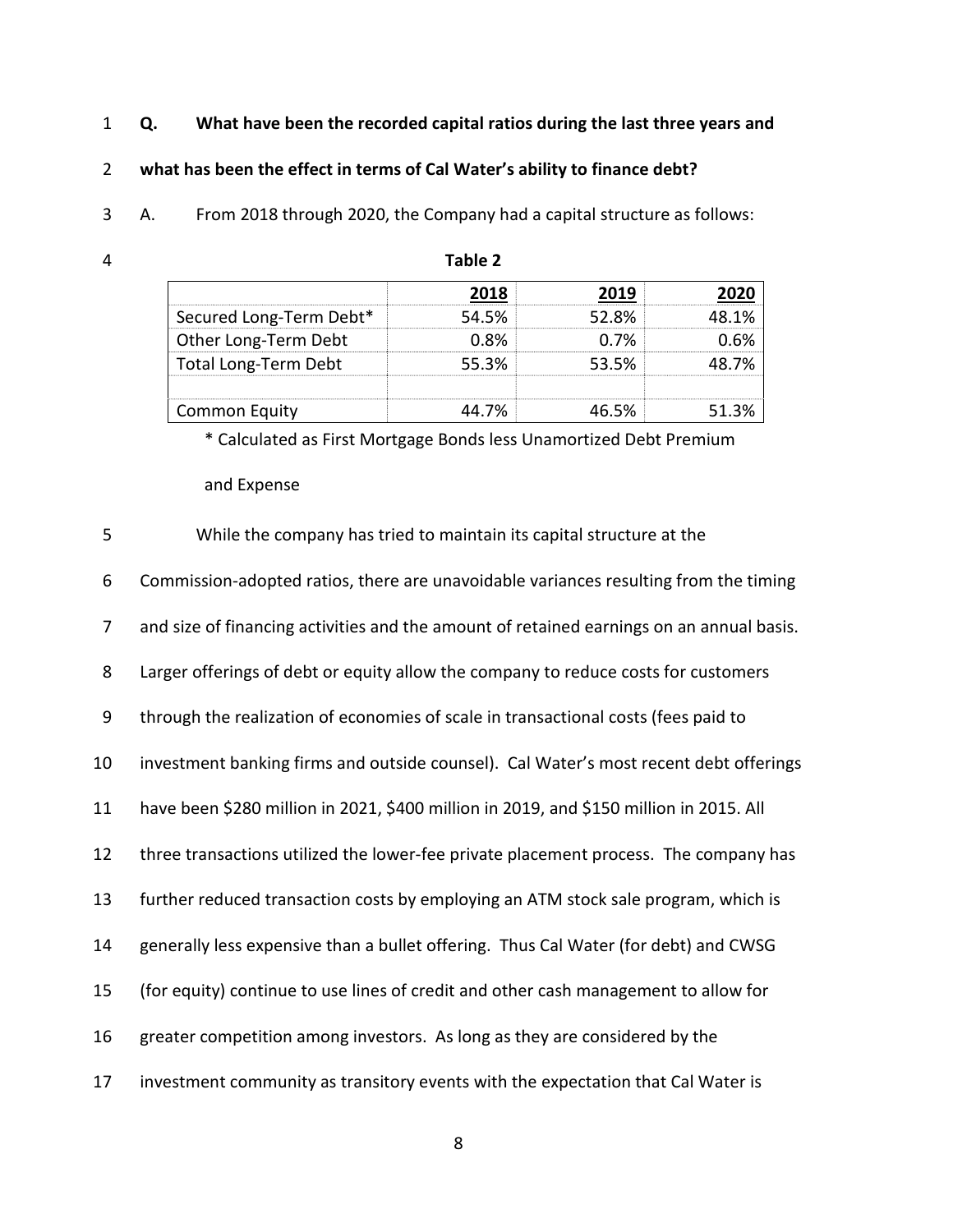1 targeting the approved capital structure, these fluctuations within the capital structure 2 do not create negative ramifications for the company's credit rating or its cost of 3 capital.

4

| 5              | Q.    | How did you forecast the cost of debt for the period 2022-2024?                            |
|----------------|-------|--------------------------------------------------------------------------------------------|
| 6              | А.    | Forecast debt levels are a weighted average of principal balances as of April 30,          |
| $\overline{7}$ |       | 2021 for all existing debt, plus the \$280 million of First Mortgage Bonds Cal Water       |
| 8              |       | intends to issue on May 11, 2021 pursuant to a private placement announced in              |
| 9              |       | February. Cal Water does not anticipate issuing any additional long-term debt until        |
| 10             |       | after 2024. Essentially all of Cal Water's existing long term debt is in the form of first |
| 11             |       | mortgage bonds which have "make whole" provisions, meaning if they are redeemed            |
| 12             |       | prior to the due date, Cal Water would have to pay future interest to the due date.        |
| 13             |       | Therefore, I have not contemplated early refinancing of any existing Cal Water debt.       |
| 14             |       | The rates consist of the bonds' coupon rate, plus any unamortized issuance costs. For      |
| 15             |       | the 2021 bond issuances, the coupons are 2.87% for 30-year debt and 3.02% for 4-year       |
| 16             | debt. |                                                                                            |
| 17             |       | For Cal Water, the resulting weighted average cost of debt forecast as of year-            |
| 18             |       | end 2022 and over the three-year period covered by this application is 4.23%.              |
| 19             |       |                                                                                            |
| 20             | Q.    | What guidance has the Commission offered on debt/equity structures for                     |
| 21             |       | water utilities, and what structures have most recently been adopted for them?             |
| 22             | А.    | In December 2018, D.18-12-002, adopted the following capital structures.                   |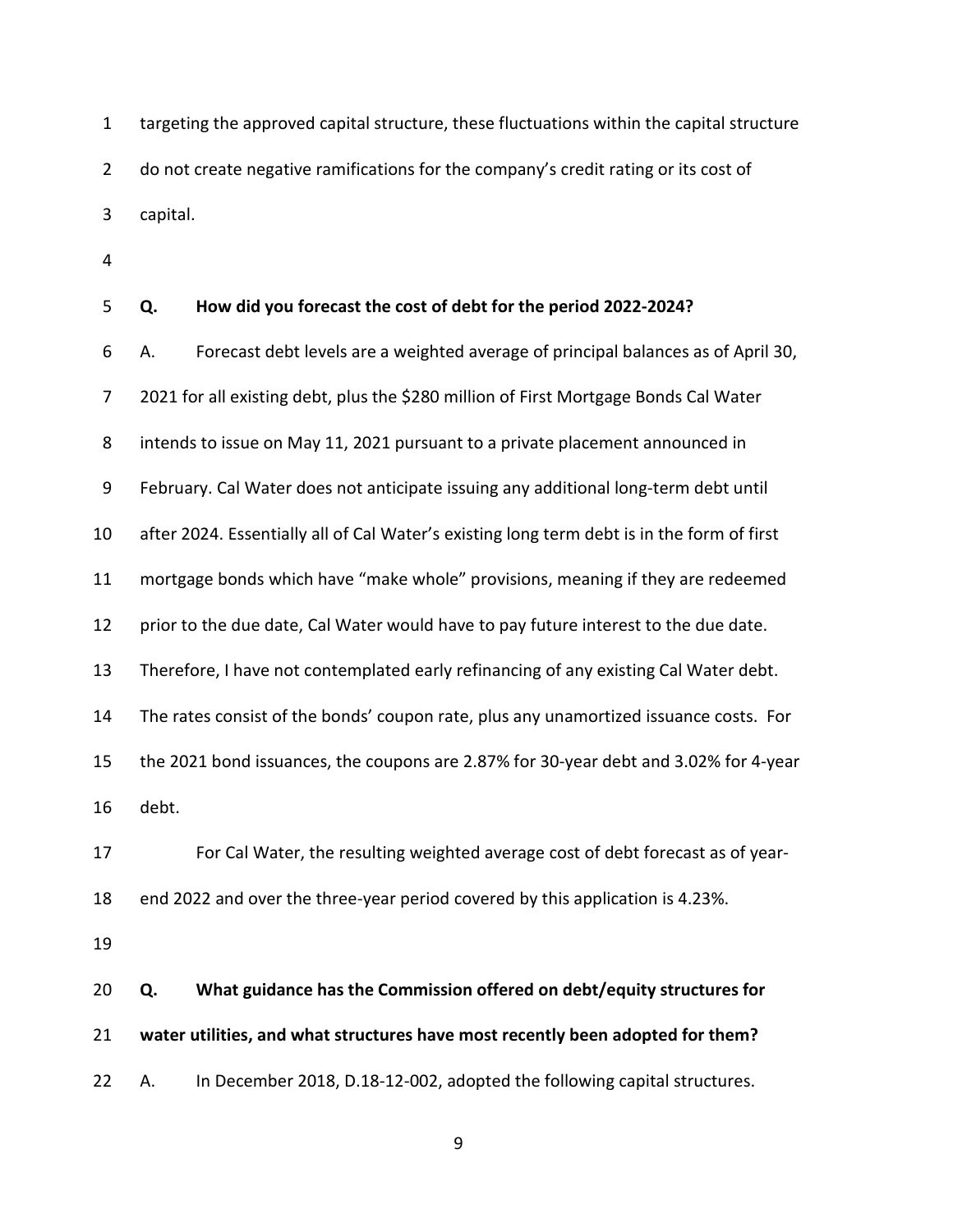1 **Table 3**

|                                 | Debt   | <b>Preferred Stock</b> | Equity |
|---------------------------------|--------|------------------------|--------|
| Park/Apple Valley/Ranchos Water |        |                        |        |
| Companies                       | 43.0%  |                        | 57.0%  |
| San Gabriel Water Company       | 35.54% |                        | 64.46% |
| Suburban Water Systems          | 37.74% | 2.26%                  | 60.0%  |
| <b>Great Oaks Water Company</b> | 30.0%  |                        | 70.0%  |

2

3 The Commission has in the past recognized that equity investors bear significant

#### 4 risk:

| 5  | Generally, long-term debt is the least expensive form of capital but the   |
|----|----------------------------------------------------------------------------|
| 6  | utility must ensure that it timely meets every interest payment and        |
|    | maintains any required terms or conditions of the loan agreements or       |
| 8  | mortgage indentures, and that it can refinance or refund the debt when     |
| 9  | it matures. Preferred stock is generally more expensive than debt and      |
| 10 | may or may not have a maturity or refund provision. Interest may           |
| 11 | usually be deferred but it then accumulates and takes preference over      |
| 12 | payment of dividends to common equity owners. Thus, equity owners          |
| 13 | assume more risk than either debt holders or preferred stock owners,       |
| 14 | including the risk of losing their entire investment, and therefore equity |
| 15 | investors require the highest return over the long run. <sup>4</sup>       |
| 16 |                                                                            |

17 The Commission has also acknowledged that the financial risk that utilities face

18 is determined in part by the debt and equity ratio. Because of the significant risk borne

19 to equity investors, adopting a sufficient and fair equity ratio is critical "to maintain

20 reasonable credit ratings and to attract capital without incurring unnecessary costs for

21 an excessive amount of expensive equity."<sup>5</sup>

22

<sup>4</sup> D.10-10-035 at 19.

<sup>5</sup> *Id.*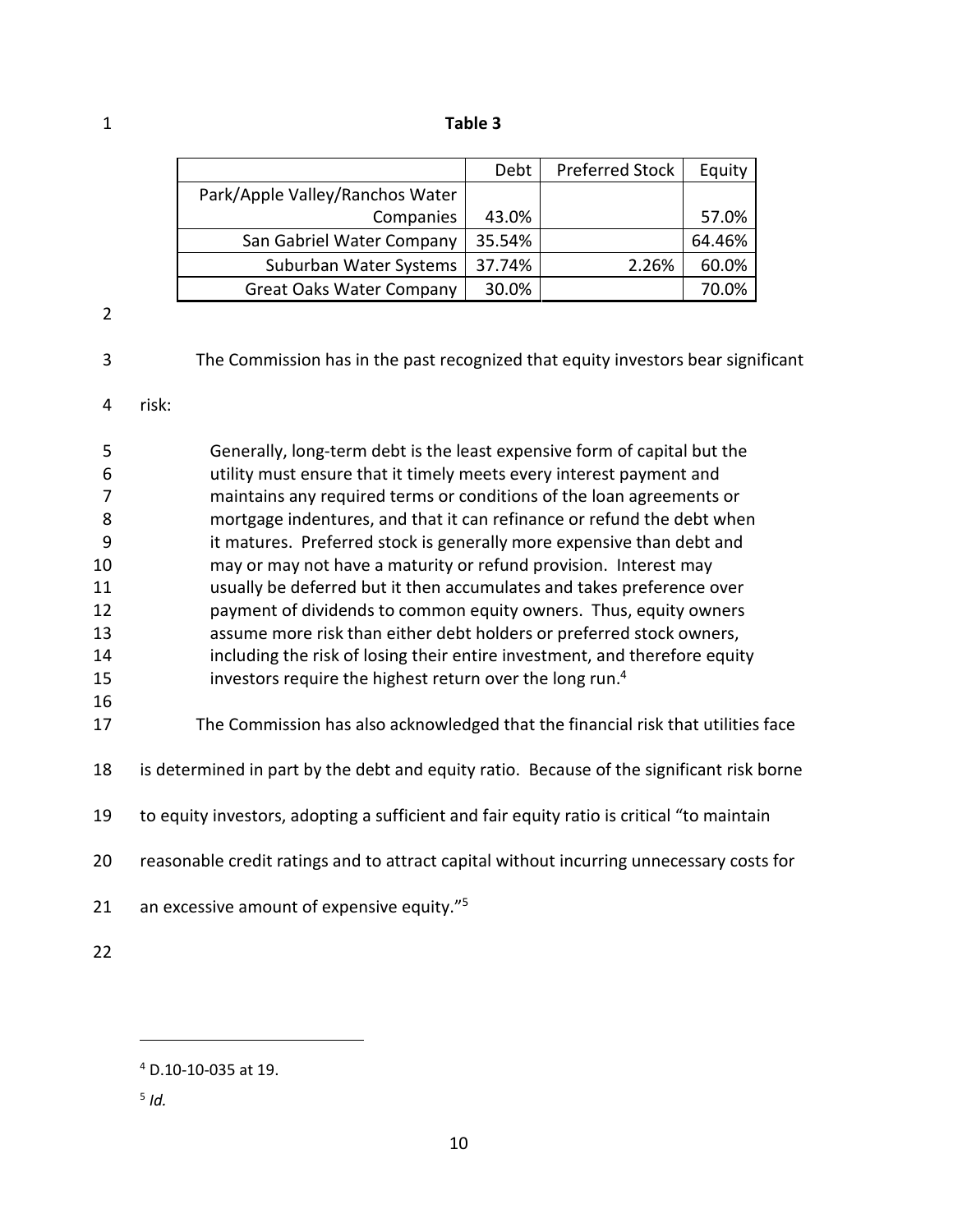<span id="page-12-0"></span>

| $\mathbf{1}$                     | Q.                                                                                      | Would customers benefit from a deviation in the proposed capital structure?                                                                                                                                                                                                                                                                                                                                                                     |  |  |  |
|----------------------------------|-----------------------------------------------------------------------------------------|-------------------------------------------------------------------------------------------------------------------------------------------------------------------------------------------------------------------------------------------------------------------------------------------------------------------------------------------------------------------------------------------------------------------------------------------------|--|--|--|
| $\overline{2}$                   | А.                                                                                      | Not necessarily. While a short-term calculation would lead to a conclusion that                                                                                                                                                                                                                                                                                                                                                                 |  |  |  |
| 3                                | revenue requirement is reduced through a lower equity ratio, in the long-term           |                                                                                                                                                                                                                                                                                                                                                                                                                                                 |  |  |  |
| 4                                |                                                                                         | customers may not be better off. As the percentage of debt used within the capital                                                                                                                                                                                                                                                                                                                                                              |  |  |  |
| 5                                |                                                                                         | structure is increased in an attempt to take advantage of lower-cost financing, it is                                                                                                                                                                                                                                                                                                                                                           |  |  |  |
| 6                                |                                                                                         | counterbalanced by increases within the required return on equity and the cost of debt                                                                                                                                                                                                                                                                                                                                                          |  |  |  |
| 7                                | for incremental debt offerings in the future. It may be counterproductive to modify the |                                                                                                                                                                                                                                                                                                                                                                                                                                                 |  |  |  |
| 8                                | existing capital structure in favor of more debt. Such efforts potentially make it more |                                                                                                                                                                                                                                                                                                                                                                                                                                                 |  |  |  |
| $\boldsymbol{9}$                 | difficult for Cal Water to raise future financing, thereby placing Cal Water's capital  |                                                                                                                                                                                                                                                                                                                                                                                                                                                 |  |  |  |
| 10                               | investment program in jeopardy and raising the cost to customers.                       |                                                                                                                                                                                                                                                                                                                                                                                                                                                 |  |  |  |
| 11                               |                                                                                         |                                                                                                                                                                                                                                                                                                                                                                                                                                                 |  |  |  |
| 12                               | IV.                                                                                     | <b>CREDIT DOWNGRADE RISK</b>                                                                                                                                                                                                                                                                                                                                                                                                                    |  |  |  |
| 13                               | Q.                                                                                      | Does Cal Water face a risk of a credit downgrade From Standard and Poors                                                                                                                                                                                                                                                                                                                                                                        |  |  |  |
| 14                               | ("S&P")?                                                                                |                                                                                                                                                                                                                                                                                                                                                                                                                                                 |  |  |  |
| 15                               | А.                                                                                      | Yes, Cal Water faces a real and quantifiable risk of a credit downgrade from                                                                                                                                                                                                                                                                                                                                                                    |  |  |  |
| 16                               |                                                                                         | S&P. In the summary of S&P's latest credit grading of Cal Water, S&P made the                                                                                                                                                                                                                                                                                                                                                                   |  |  |  |
| 17                               | following statement:                                                                    |                                                                                                                                                                                                                                                                                                                                                                                                                                                 |  |  |  |
| 18<br>19<br>20<br>21<br>22<br>23 |                                                                                         | We could lower the rating on Cal Water over the next 12-24 months if<br>the consolidated group's financial measures weaken reflecting FFO to<br>debt consistently below 15%. This could occur if Cal Water experiences<br>adverse regulatory outcomes that strain its credit measures or<br>negatively affect its ability to earn close to its authorized returns. This<br>could also occur if the company engages in material potential future |  |  |  |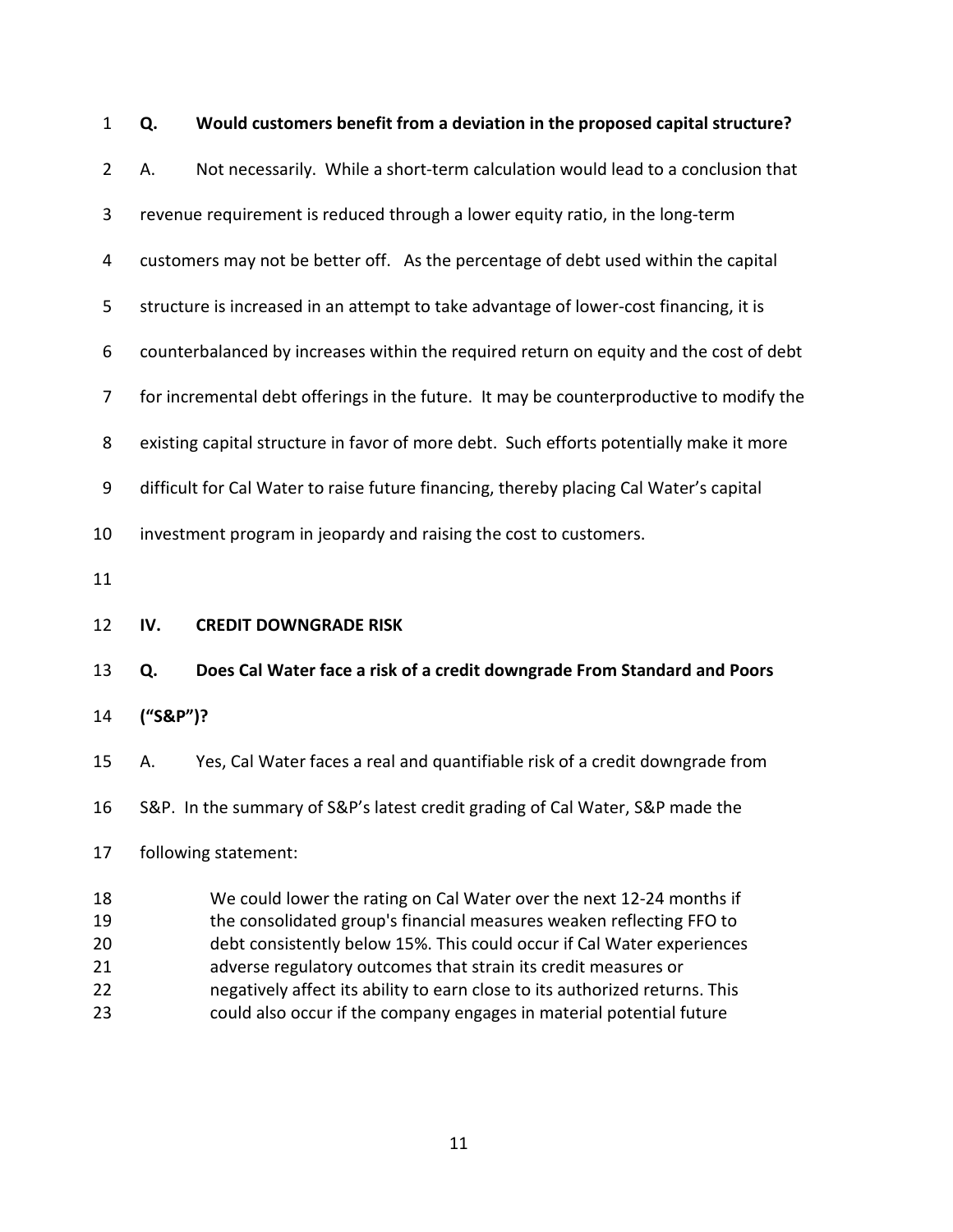| $\mathbf 1$<br>$\overline{2}$<br>3 |                                                                                        | debt-financed acquisitions or if its financial policy deviates materially<br>from our base-case scenario. <sup>6</sup> |  |
|------------------------------------|----------------------------------------------------------------------------------------|------------------------------------------------------------------------------------------------------------------------|--|
| 4                                  |                                                                                        | Furthermore, S&P calculated Cal Water's Funds from Operations ("FFO")/debt                                             |  |
| 5                                  |                                                                                        | for 2019 at 13.2% in the report and estimated FFO/debt of 15-18 times for 2020 and                                     |  |
| 6                                  |                                                                                        | 2021. This FFO/debt ratio can be affected by cash flow issues, such as delayed recovery                                |  |
| 7                                  | of rate case increases, increasing amounts expected for future recovery in balancing   |                                                                                                                        |  |
| 8                                  | accounts, lower authorized tax rates and depreciation rates, and lower effective       |                                                                                                                        |  |
| 9                                  | returns on equity.                                                                     |                                                                                                                        |  |
| 10                                 |                                                                                        |                                                                                                                        |  |
| 11                                 | Q.                                                                                     | Please explain the FFO to debt ratio that S&P references.                                                              |  |
| 12                                 | А.                                                                                     | FFO are a financial metric used by investors to understand a company's cash                                            |  |
| 13                                 |                                                                                        | flow. FFO is typically calculated by taking a company's annual earnings, then adding                                   |  |
| 14                                 | annual amortization and depreciation. There are also other adjustments in this         |                                                                                                                        |  |
| 15                                 | calculation, including working cash, deferred taxes, and non-cash components. In order |                                                                                                                        |  |
| 16                                 | to calculate the FFO to debt ratio the company's FFO is divided by its long-term debt. |                                                                                                                        |  |
| 17                                 | S&P publishes this ratio quarterly.                                                    |                                                                                                                        |  |
| 18                                 |                                                                                        |                                                                                                                        |  |
| 19                                 | VI.                                                                                    | <b>CAPITAL INVESTMENT PROGRAM</b>                                                                                      |  |
| 20                                 | Q.                                                                                     | Are you responsible for financing Cal Water's capital investment program?                                              |  |
| 21                                 | Α.                                                                                     | Yes.                                                                                                                   |  |
| 22                                 |                                                                                        |                                                                                                                        |  |

<span id="page-13-0"></span>

<sup>&</sup>lt;sup>6</sup> April 17, 2020, S&P's credit research summary of Cal Water.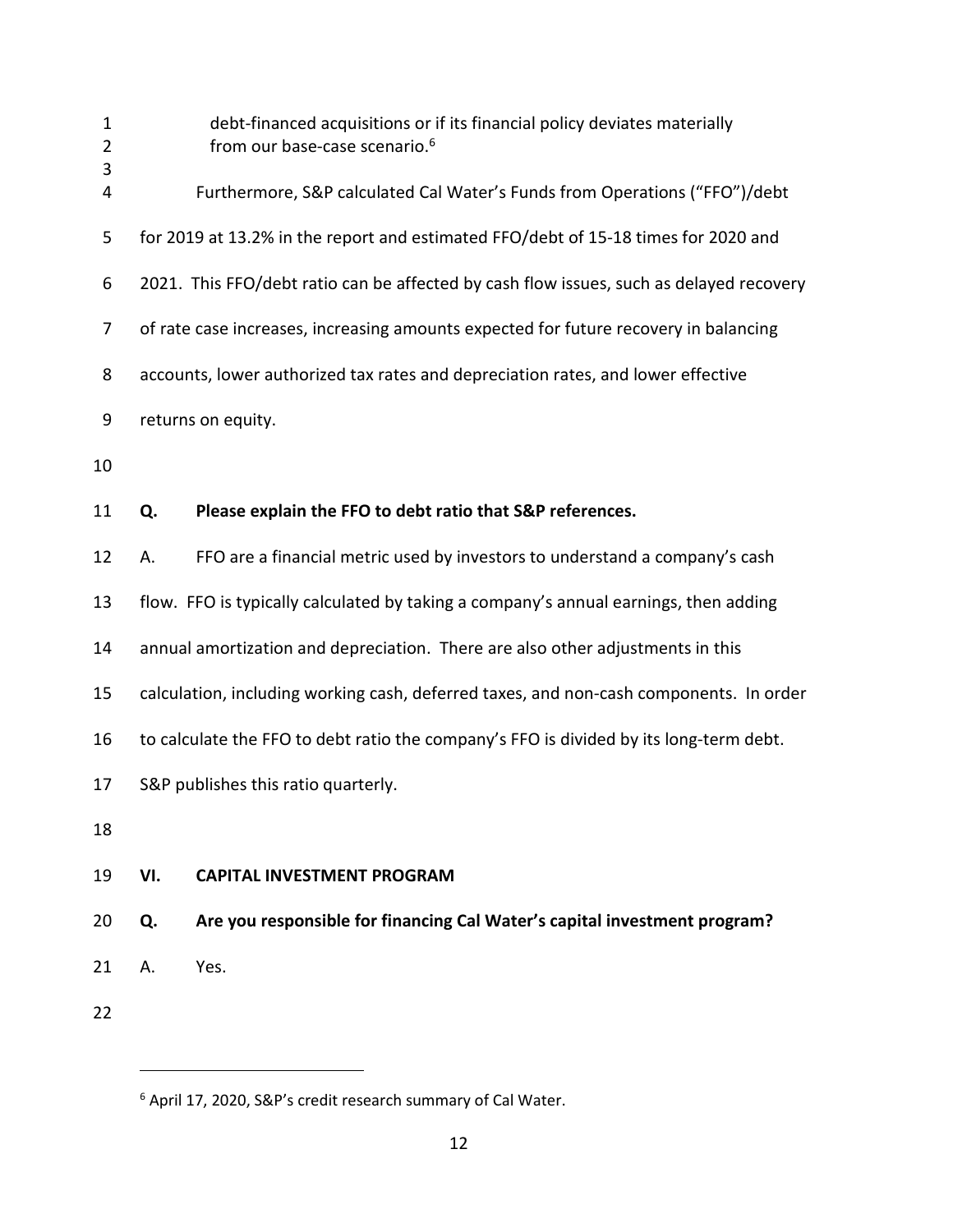1 **Q. Does Cal Water have significant infrastructure needs in the covered period**  2 **2022-2024?** 

3 A. Yes, Cal Water is operating with a Commission-approved capital program of 4 \$828 million of plant in service additions from 2019 through 2021, including advice 5 letters. This compares to \$659 million authorized in rate base for the 2016-2018 6 period.

7 While no general rate case covers the capital investments proposed beyond 8 2021, Cal Water has good reason to expect continuing capital expenditures in that 9 range in future rate cases including the rate case set to be filed in July 2021. 10 The bulk of Cal Water's approved budget are critical replacement-cycle 11 investments in mains, services, motors, control equipment, and other water 12 distribution facilities. Cal Water expects to make similar requests for replacement cycle 13 items in its 2021 general rate case and must also begin, at some point, to address the 14 replacement of groundwater wells in California. As described in Mr. Robert Kuta's 15 testimony, wells lose capacity over time and must be rehabilitated (or replaced). The 16 average age of Cal Water's wells is now over forty years. 17 18 **Q. What are the major capital needs identified in Cal Water's Water Supply &** 

19 **Facility Master Plans for the next 20-25 years?** 

20 A. Most of the infrastructure in Cal Water's systems was constructed in the post-21 World War Two period, meaning that much of the infrastructure is now 50-60 years 22 old. Our primary concern for infrastructure of this age is the condition of wells, supply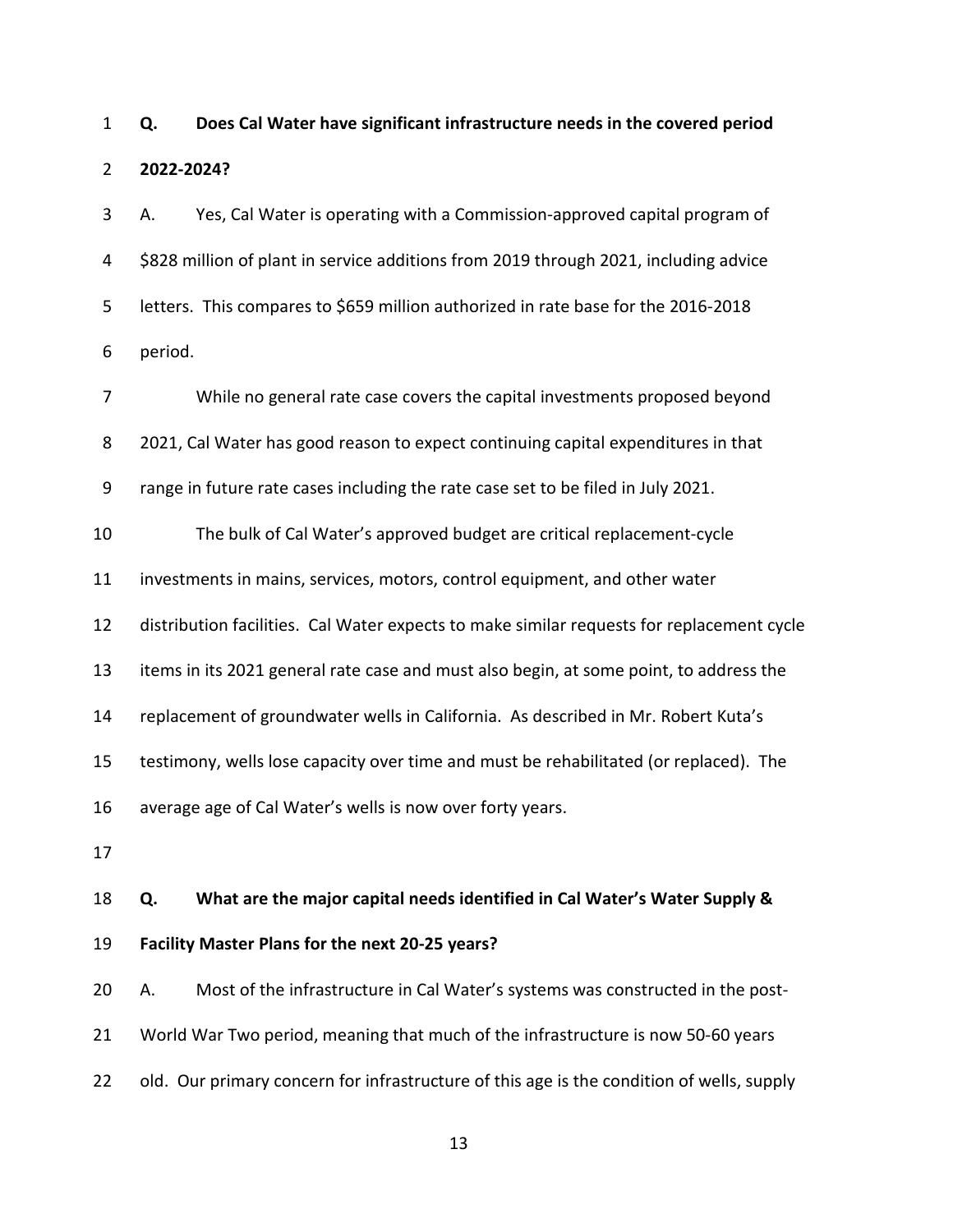| $\mathbf{1}$   | facilities, and pipelines. There is also a continuing need to invest in water treatment |                                                                                |  |  |
|----------------|-----------------------------------------------------------------------------------------|--------------------------------------------------------------------------------|--|--|
| $\overline{2}$ | facilities in order to continue to meet current and future drinking water quality       |                                                                                |  |  |
| 3              |                                                                                         | standards.                                                                     |  |  |
| 4              |                                                                                         |                                                                                |  |  |
| 5              | Q.                                                                                      | Does the amount of needed capital contribute to the need for a competitive     |  |  |
| 6              | rate of return?                                                                         |                                                                                |  |  |
| 7              | А.                                                                                      | Yes, Cal Water's increased Commission-approved capital budgets mean that the   |  |  |
| 8              | company will need large amounts of additional financing in the next few years. It is    |                                                                                |  |  |
| 9              | important that the Commission allow a reasonable return that will allow Cal Water to    |                                                                                |  |  |
| 10             | compete in the marketplace for debt and equity investors.                               |                                                                                |  |  |
| 11             |                                                                                         |                                                                                |  |  |
| 12             | VII.                                                                                    | <b>WATER COST OF CAPITAL MECHANISM ("WCCM")</b>                                |  |  |
| 13             | Q.                                                                                      | What is Cal Water proposing for the WCCM?                                      |  |  |
| 14             | А.                                                                                      | The Rate Case Plan directed companies to include in their 2008 cost of capital |  |  |
| 15             | applications a proposal for adjusting the authorized cost of capital between cost of    |                                                                                |  |  |
| 16             | capital applications. <sup>7</sup> In D.09-07-051, the Commission approved a settlement |                                                                                |  |  |
| 17             | agreement among the parties in Application 08-05-002 (including Cal Water and the       |                                                                                |  |  |
| 18             | Division of Ratepayer Advocates) that proposed a WCCM to adjust the base year 2009      |                                                                                |  |  |
| 19             | return on common equity to reflect any significant changes in interest rates that may   |                                                                                |  |  |
| 20             | occur in 2010 and 2011.8 The settlement stated:                                         |                                                                                |  |  |

<span id="page-15-0"></span><sup>7</sup> D.07-05-062 at 15.

<sup>8</sup> D.09-07-051 at Ordering Paragraph 1.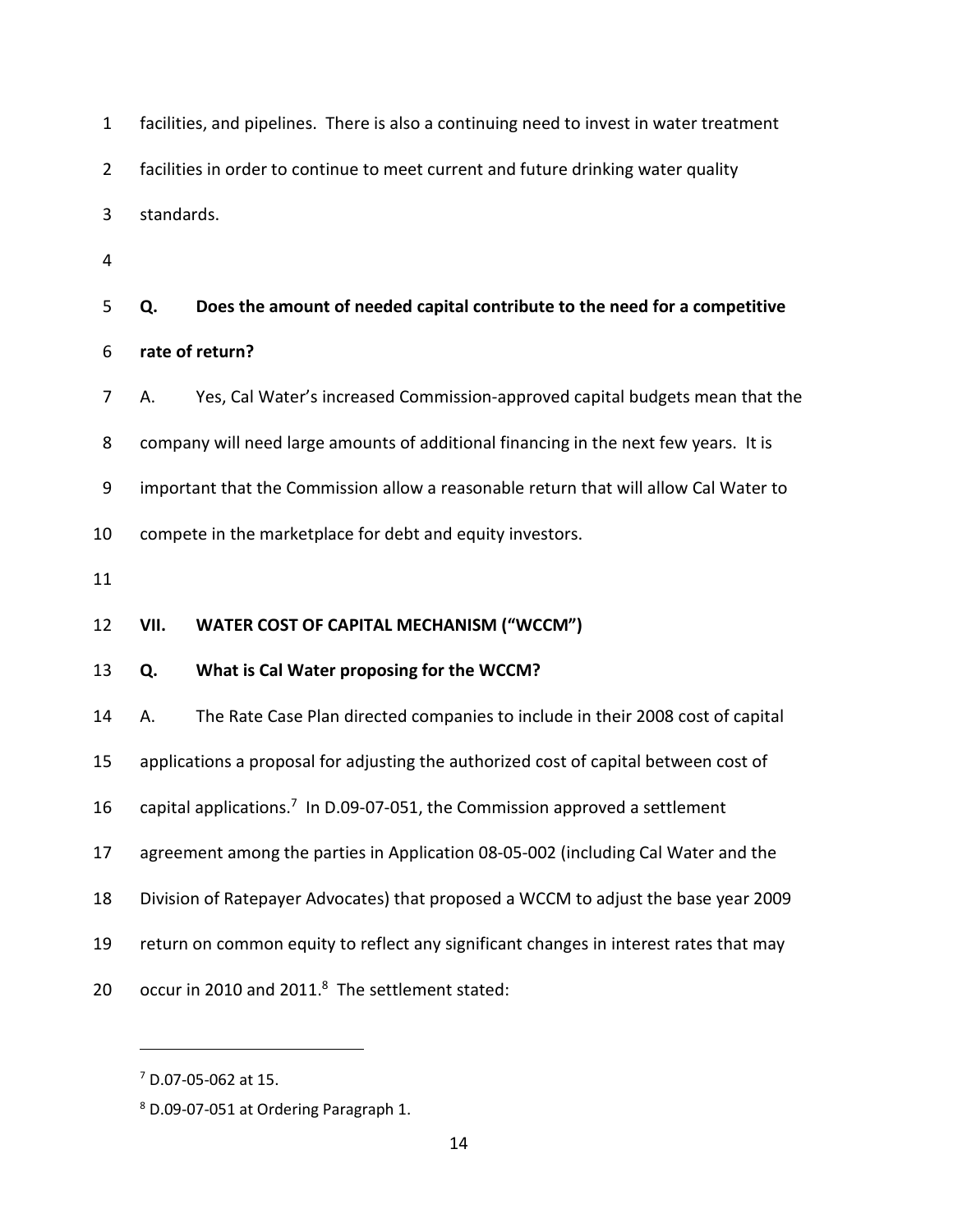| $\mathbf 1$    |                                                                                              | While this settlement does not bind the Commission in                      |  |
|----------------|----------------------------------------------------------------------------------------------|----------------------------------------------------------------------------|--|
| $\overline{2}$ |                                                                                              | future proceedings, the Parties agree that a similar                       |  |
| 3              |                                                                                              | adjustment to the cost of capital should be made                           |  |
| 4              |                                                                                              | following the adoption of a base year cost of capital in                   |  |
| 5              |                                                                                              | subsequent cost of capital proceedings for CWS, California                 |  |
| 6              |                                                                                              | American, and Golden State. In those future cases, the                     |  |
| 7              |                                                                                              | Parties envision the Commission setting a base year cost                   |  |
| 8              |                                                                                              | of capital and adopting a similar adjustment mechanism                     |  |
| 9              |                                                                                              | that would be recalibrated to reflect the new cost of                      |  |
| 10             |                                                                                              | capital. <sup>9</sup>                                                      |  |
|                |                                                                                              |                                                                            |  |
| 11             |                                                                                              |                                                                            |  |
| 12             | In D.12-07-009, the Commission adopted a settlement continuing the WCCM.                     |                                                                            |  |
| 13             | The adopted base year return on equity for 2012 (9.99%) was therefore subject to             |                                                                            |  |
| 14             | possible adjustment in 2013 and 2014 using the new benchmark period of October 1,            |                                                                            |  |
| 15             | 2010 through September 30, 2011. <sup>10</sup> The WCCM was triggered in 2012, lowering Cal  |                                                                            |  |
| 16             | Water's rate of return from 8.24% to 7.94% due to a 56 basis point decrease in the           |                                                                            |  |
| 17             | return on equity to 9.43%. <sup>11</sup>                                                     |                                                                            |  |
| 18             |                                                                                              | In D.18-03-035, the Commission granted the continuance of the WCCM for the |  |
| 19             | years 2019 and 2020, using the base year 2018. <sup>12</sup> The WCCM has not been triggered |                                                                            |  |
| 20             | since the cost of capital established in D.18-03-035 and Cal Water's rate of return          |                                                                            |  |
| 21             | remains at 7.48%.                                                                            |                                                                            |  |
| 22             |                                                                                              |                                                                            |  |
| 23             | Q.                                                                                           | What is your request with regard to the WCCM?                              |  |
| 24             | А.                                                                                           | Cal Water proposes to retain the WCCM for years 2023 and 2024, using the   |  |

<sup>&</sup>lt;sup>9</sup> D.09-07-051, Attachment A (Settlement Agreement) at 3-4 (emphasis added).

<sup>10</sup> D.12-07-009 at 13.

<sup>11</sup> Cal Water Advice Letter 2088 (filed October 15, 2012).

<sup>12</sup> D.18-03-035 at Order Paragraph 5.